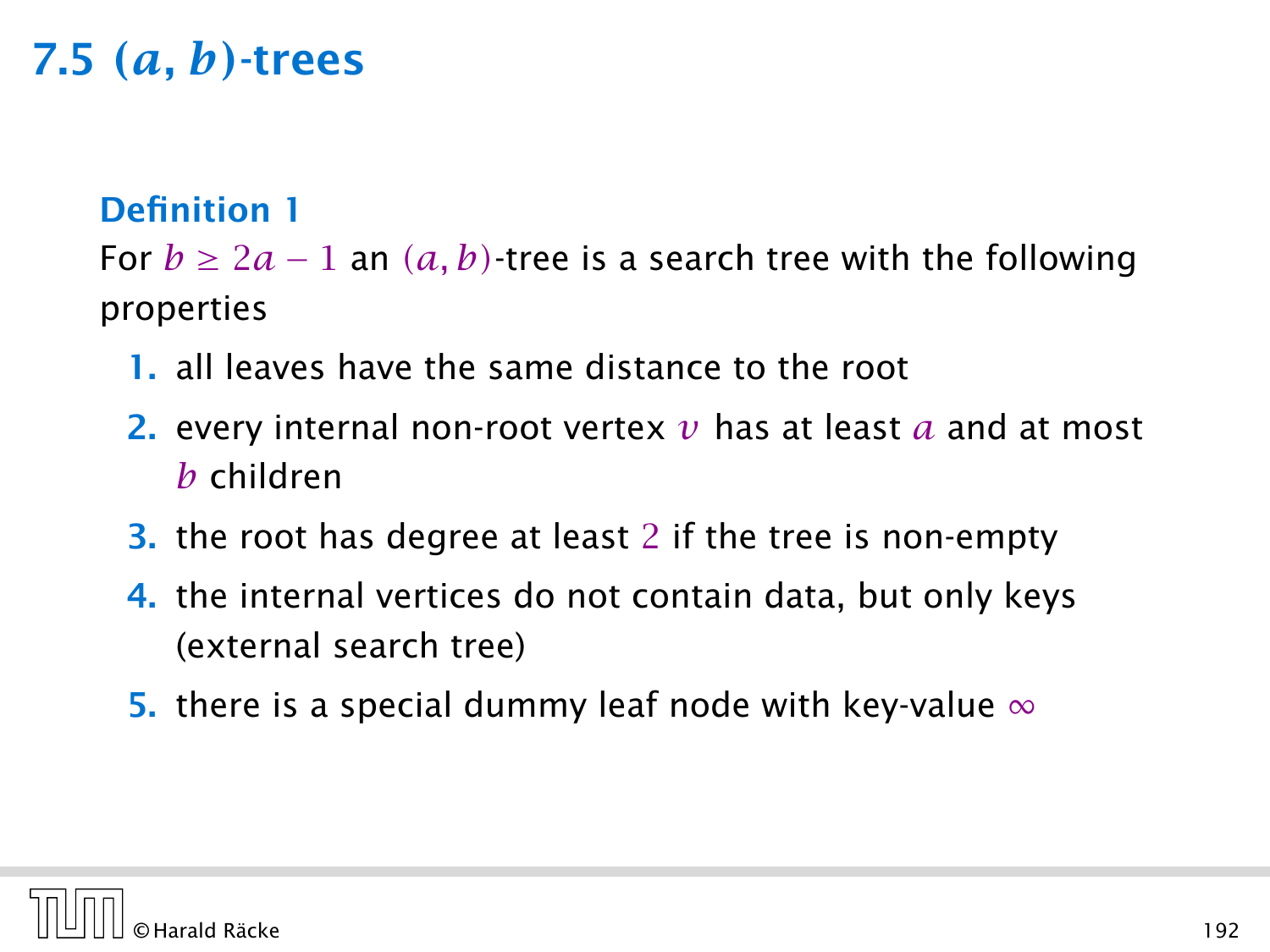Each internal node *v* with  $d(v)$  children stores  $d-1$  keys *k*1*, . . . , kd*−1. The *i*-th subtree of *v* fulfills

 $k_{i-1}$  < key in *i*-th sub-tree ≤  $k_i$ ,

where we use  $k_0 = -\infty$  and  $k_d = \infty$ .

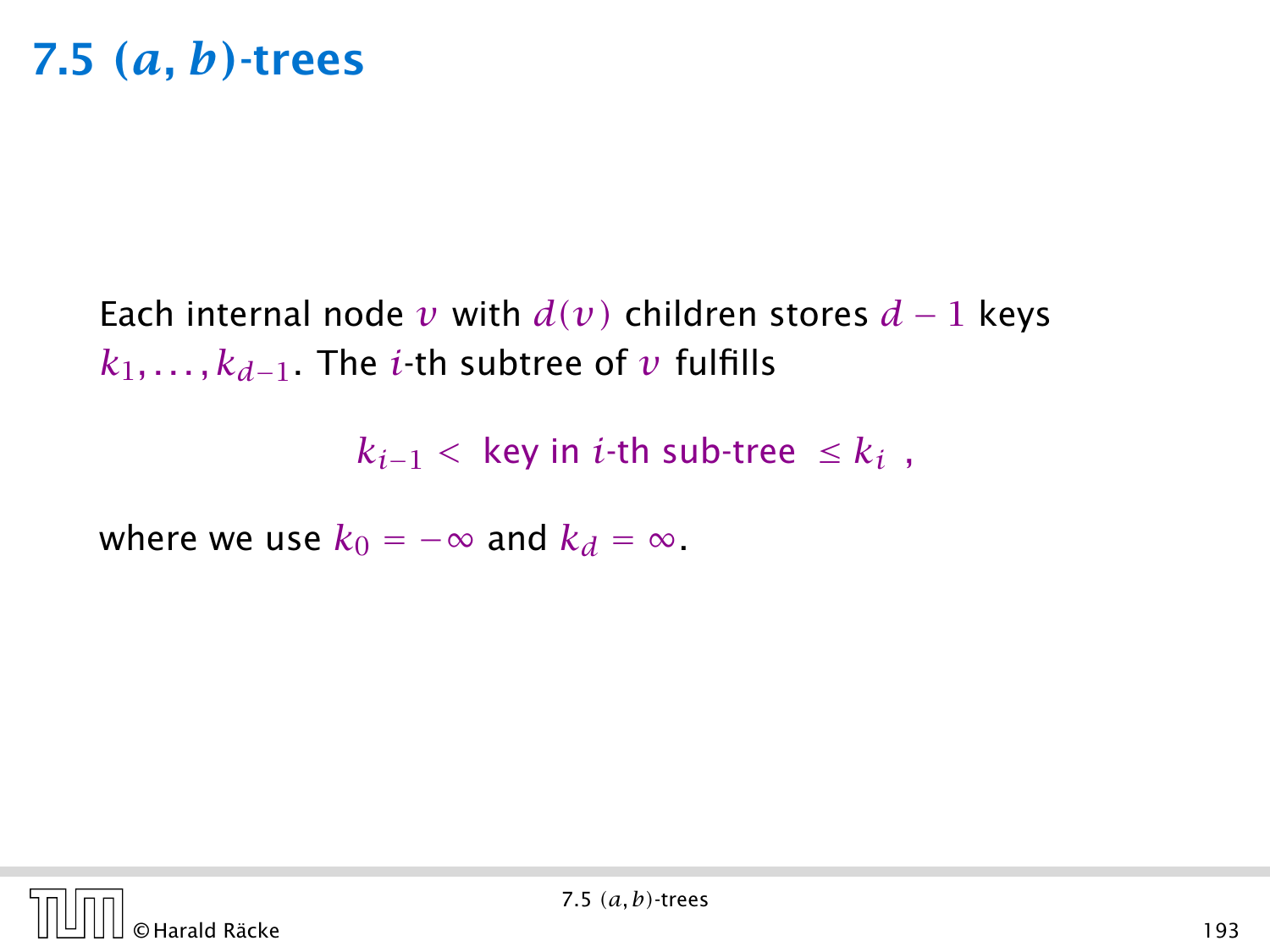Example 2



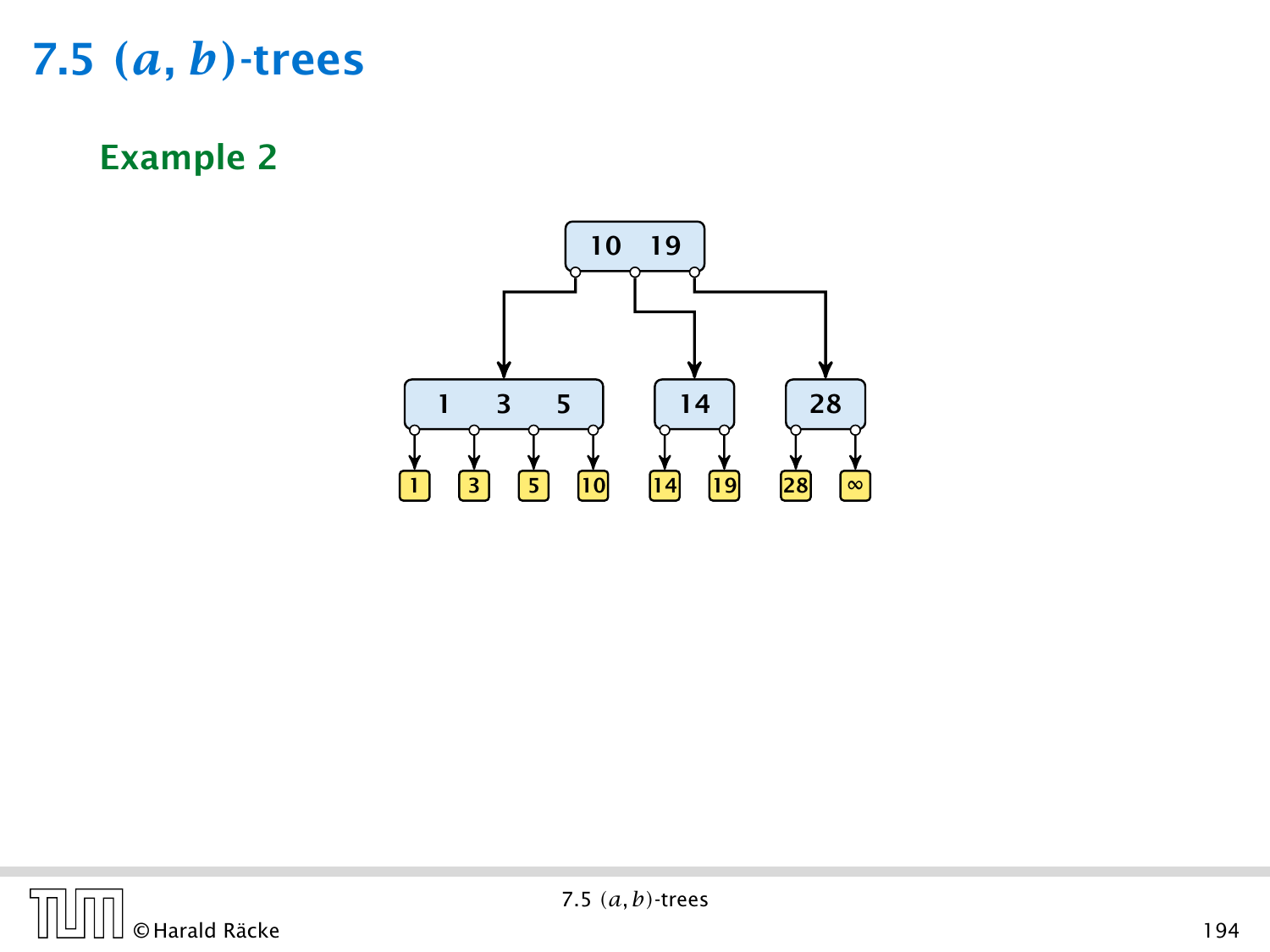#### Variants

- **►** The dummy leaf element may not exist; it only makes implementation more convenient.
- Variants in which  $b = 2a$  are commonly referred to as *B*-trees.
- $\triangleright$  A *B*-tree usually refers to the variant in which keys and data are stored at internal nodes.
- $\blacktriangleright$  A  $B^+$  tree stores the data only at leaf nodes as in our definition. Sometimes the leaf nodes are also connected in a linear list data structure to speed up the computation of successors and predecessors.
- ► A *B*<sup>\*</sup> tree requires that a node is at least 2/3-full as opposed to 1*/*2-full (the requirement of a *B*-tree).

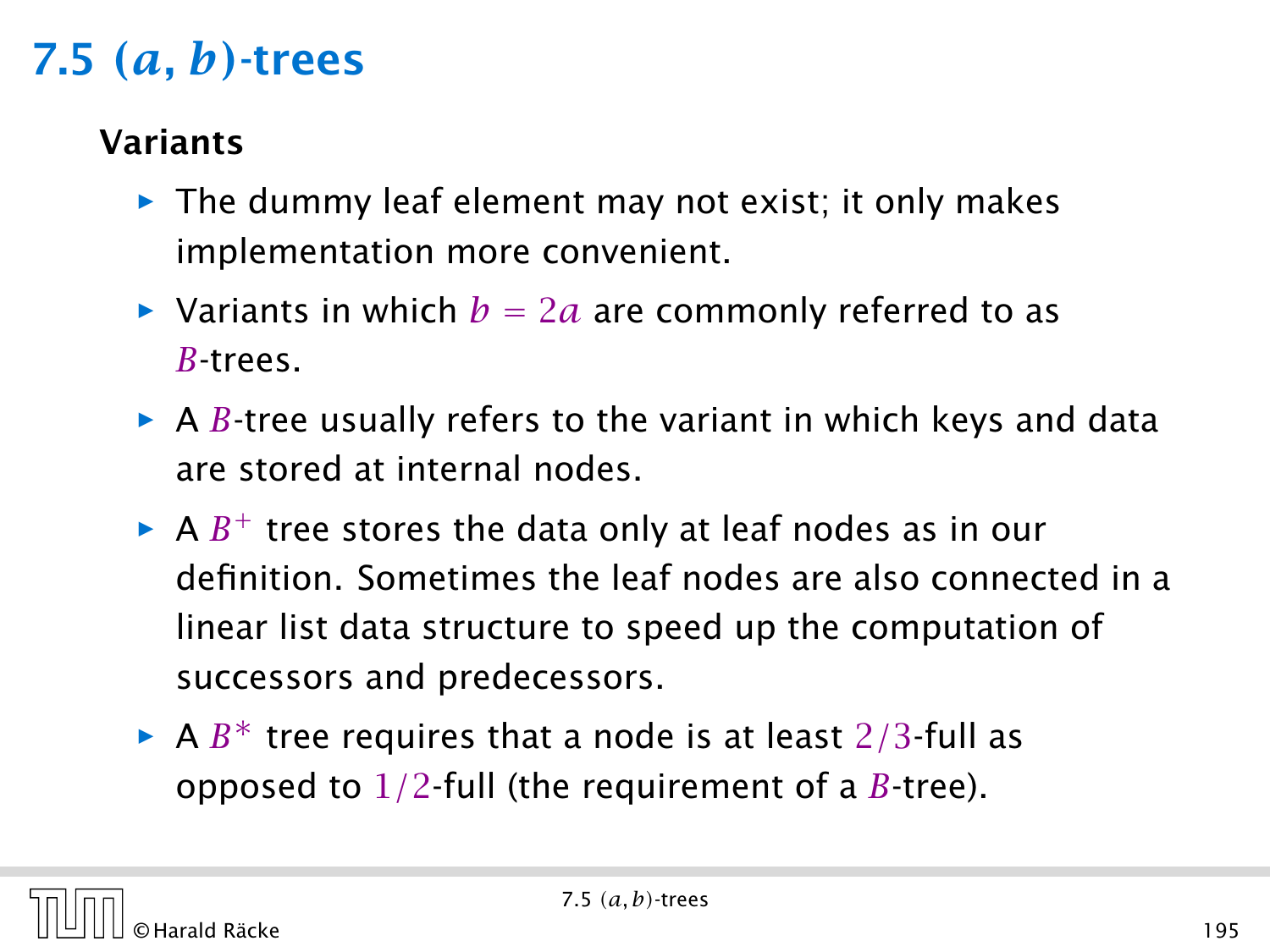#### Lemma 3

*Let T be an*  $(a, b)$ *-tree for*  $n > 0$  *elements (i.e.,*  $n + 1$  *leaf nodes) and height h (number of edges from root to a leaf vertex). Then*

- **1.**  $2a^{h-1}$  ≤  $n + 1$  ≤  $b^h$
- 2.  $\log_b(n+1) \leq h \leq 1 + \log_a(\frac{n+1}{2})$  $\frac{1}{2}$

#### Proof.

- $\blacktriangleright$  If  $n > 0$  the root has degree at least 2 and all other nodes have degree at least *a*. This gives that the number of leaf nodes is at least 2*a h*−1 .
- *ñ* Analogously, the degree of any node is at most *b* and, hence, the number of leaf nodes at most *b h*.

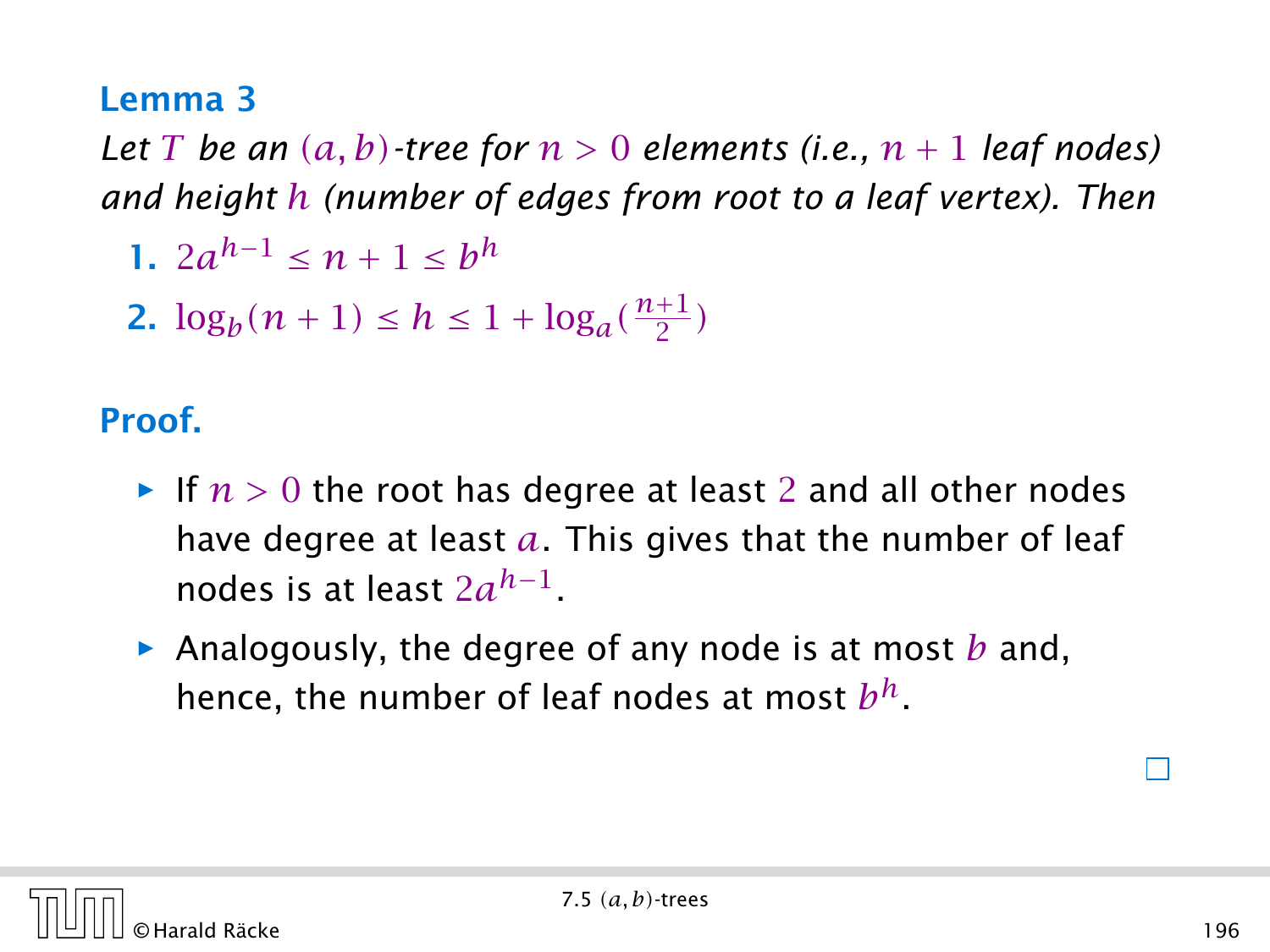

Search*(*8*)*



The search is straightforward. It is only important that you need to go all the way to the leaf.

Time:  $O(b \cdot h) = O(b \cdot \log n)$ , if the individual nodes are organized as linear lists.

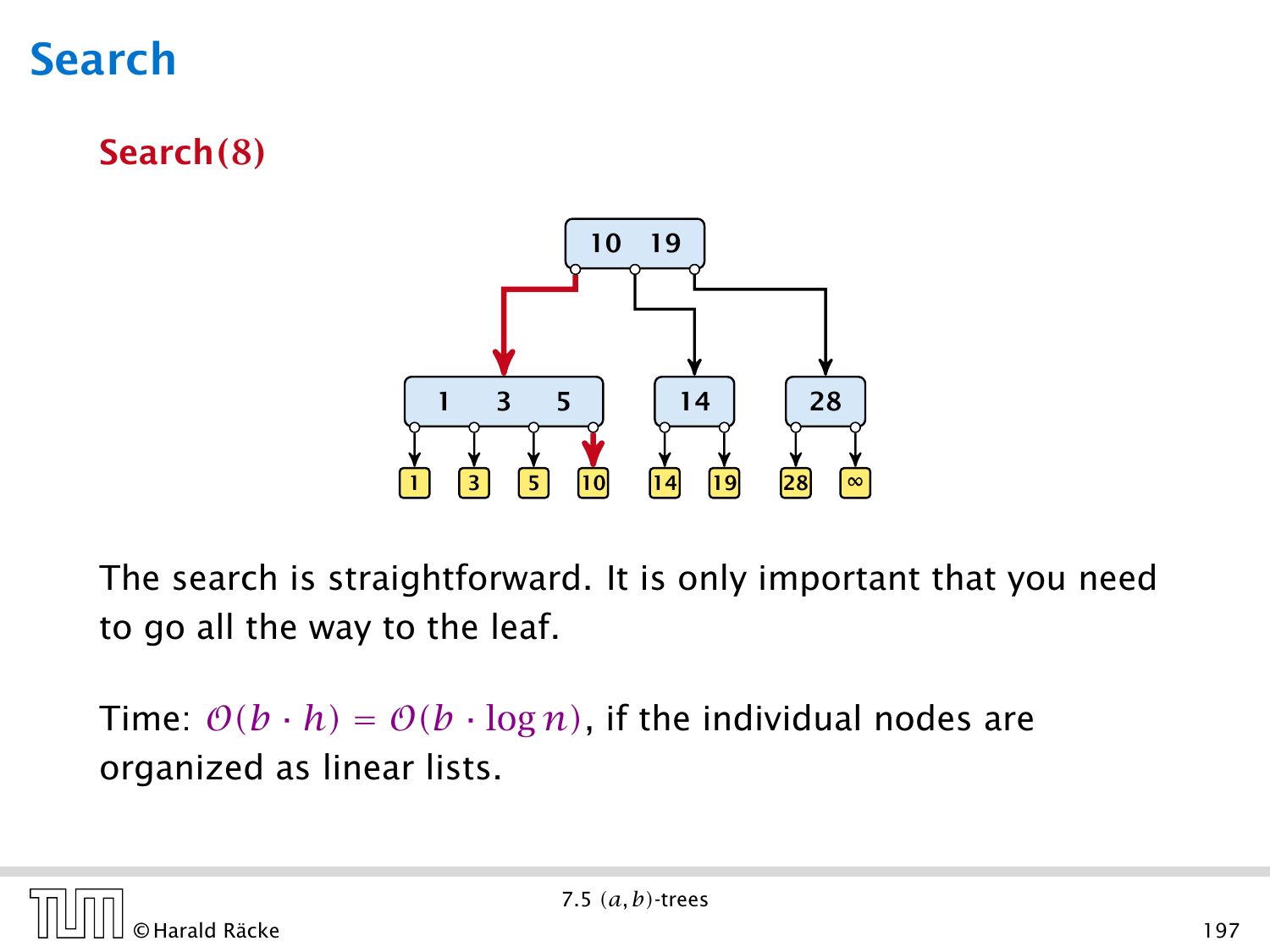

Search*(*19*)*



The search is straightforward. It is only important that you need to go all the way to the leaf.

Time:  $O(b \cdot h) = O(b \cdot \log n)$ , if the individual nodes are organized as linear lists.

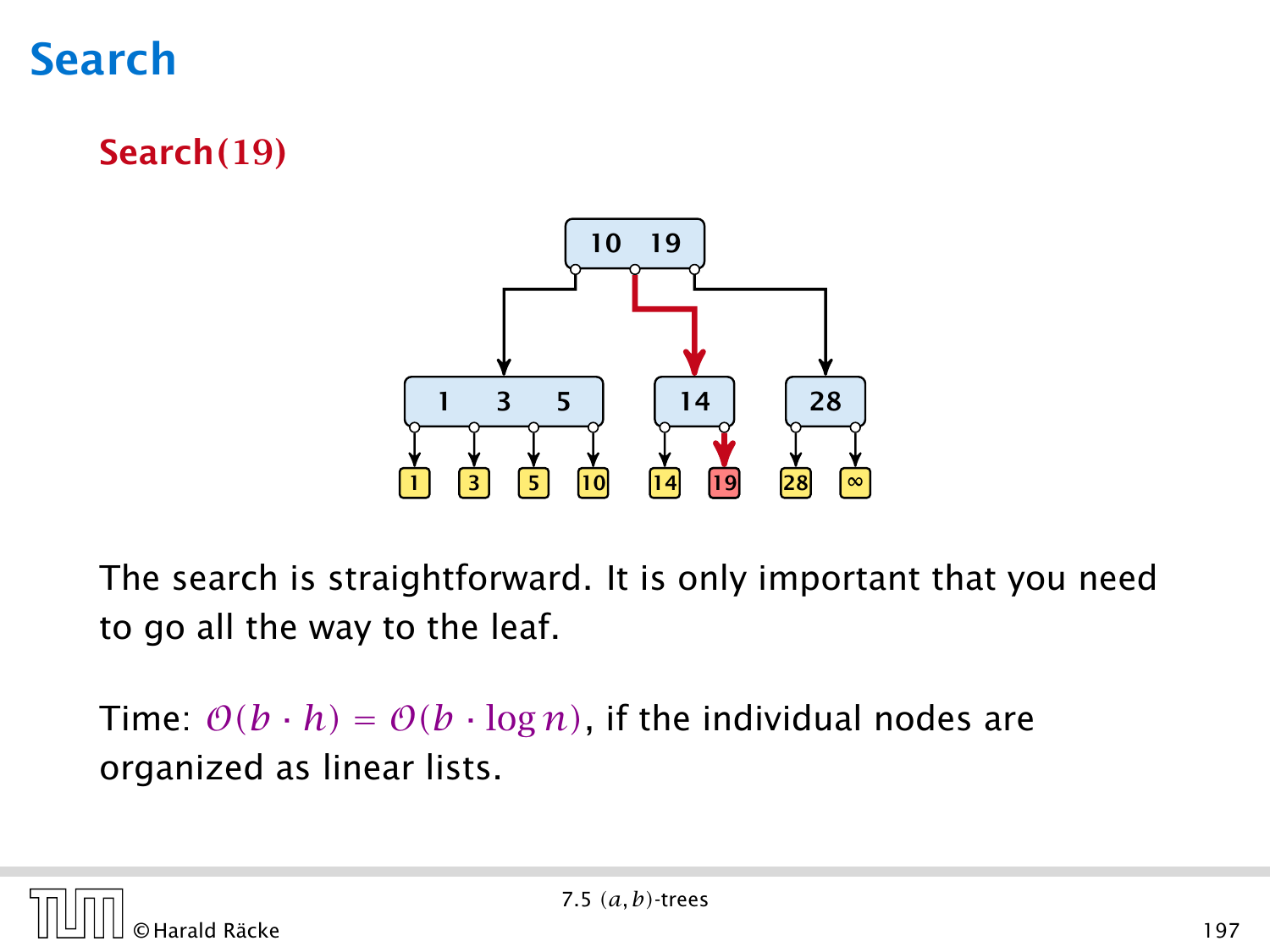Insert element *x*:

- **Follow the path as if searching for key** $[x]$ .
- **F** If this search ends in leaf  $\ell$ , insert  $x$  before this leaf.
- For this add  $key[x]$  to the key-list of the last internal node  $\nu$  on the path.
- $\blacktriangleright$  If after the insert  $\nu$  contains  $b$  nodes, do Rebalance( $\nu$ ).

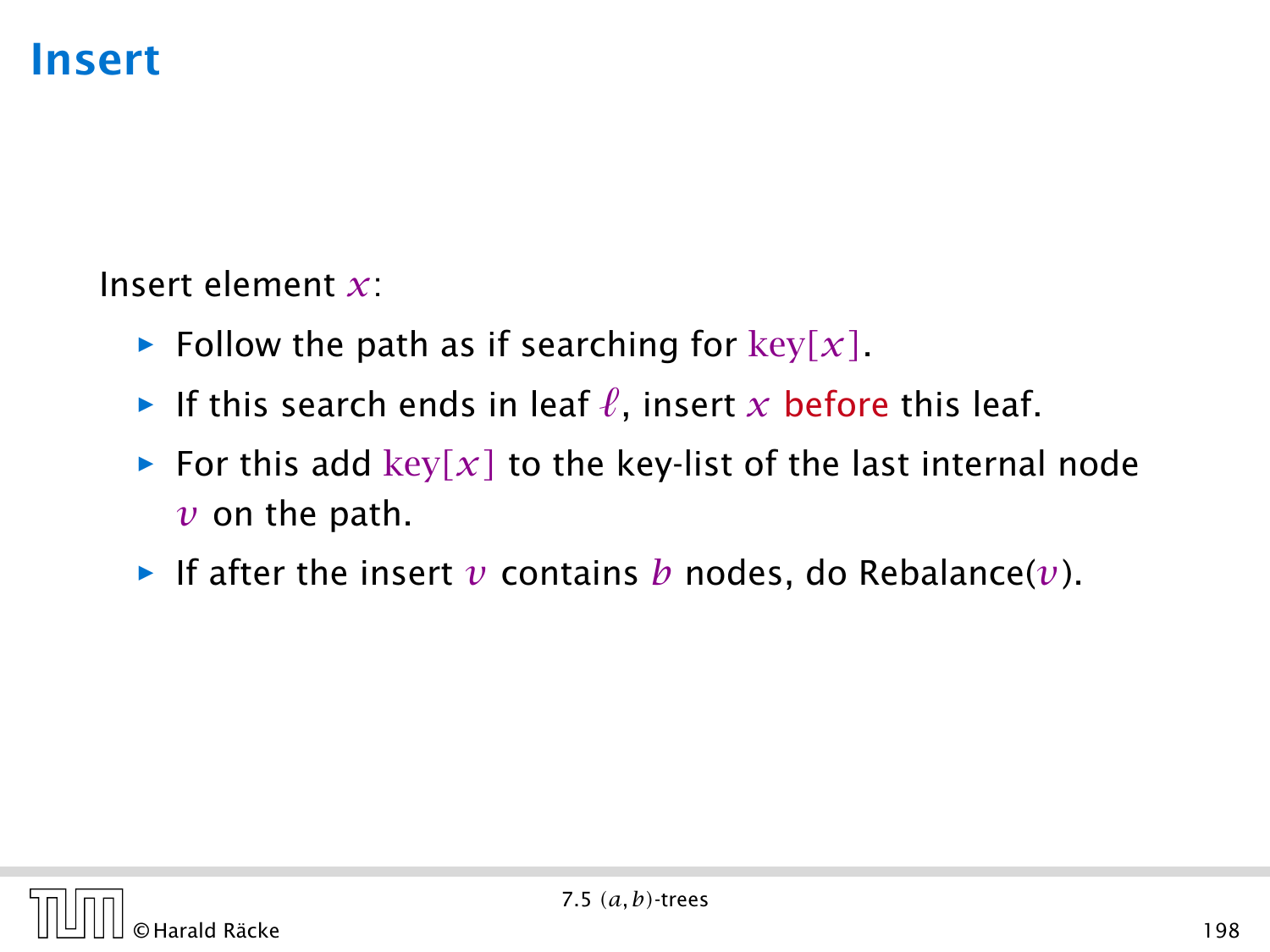Rebalance(*v*):

- $\blacktriangleright$  Let  $k_i$ ,  $i = 1, \ldots, b$  denote the keys stored in  $v$ .
- $\blacktriangleright$  Let  $j := \lfloor \frac{b+1}{2} \rfloor$  be the middle element.
- *►* Create two nodes  $v_1$ , and  $v_2$ .  $v_1$  gets all keys  $k_1, \ldots, k_{j-1}$ and  $v_2$  gets keys  $k_{i+1}, \ldots, k_b$ .
- **►** Both nodes get at least  $\lfloor \frac{b-1}{2} \rfloor$  $\frac{-1}{2}$  ] keys, and have therefore degree at least L<sup>b−1</sup>  $\frac{-1}{2}$  | + 1  $\ge a$  since  $b \ge 2a - 1$ .
- **►** They get at most  $\lceil \frac{b-1}{2} \rceil$  $\frac{-1}{2}$ ] keys, and have therefore degree at most  $\lceil \frac{b-1}{2} \rceil$  $\frac{-1}{2}$  | + 1  $\leq b$  (since  $b \geq 2$ ).
- $\blacktriangleright$  The key  $k_i$  is promoted to the parent of  $v$ . The current pointer to  $\nu$  is altered to point to  $\nu_1$ , and a new pointer (to the right of  $k_j$ ) in the parent is added to point to  $v_2$ .
- ▶ Then, re-balance the parent.

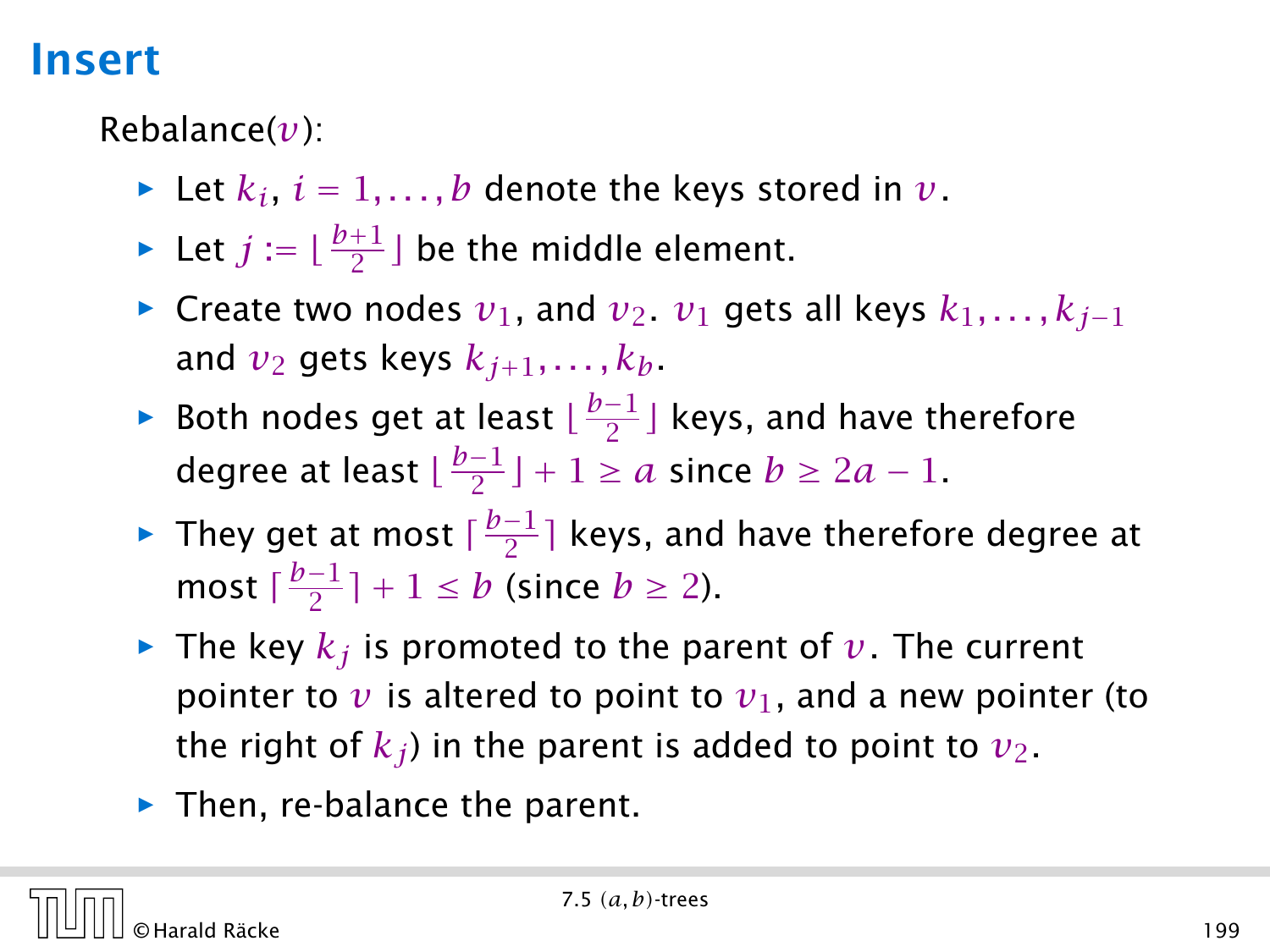Insert*(*7*)*





7.5 *(a, b)*-trees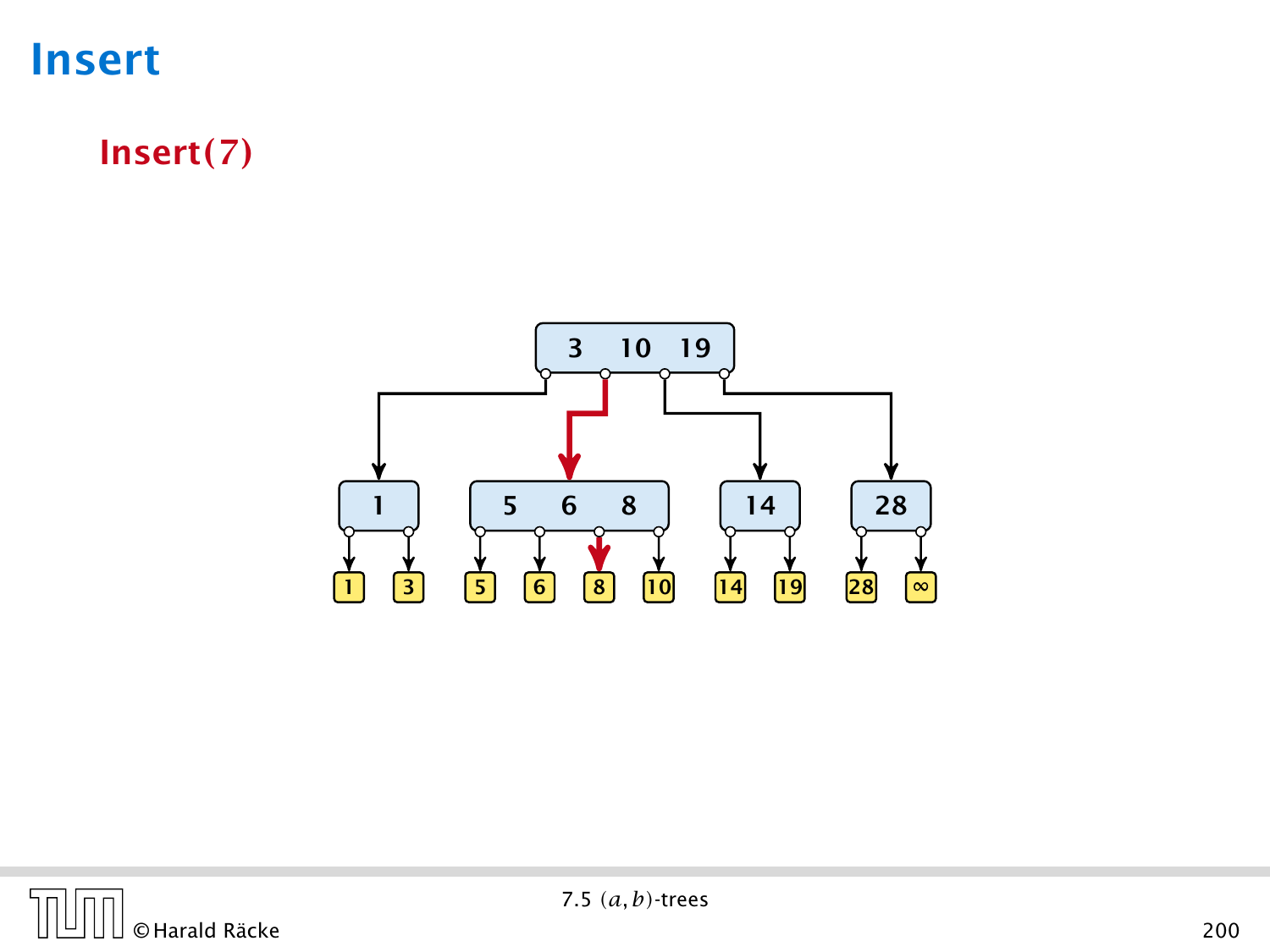

Insert*(*7*)*



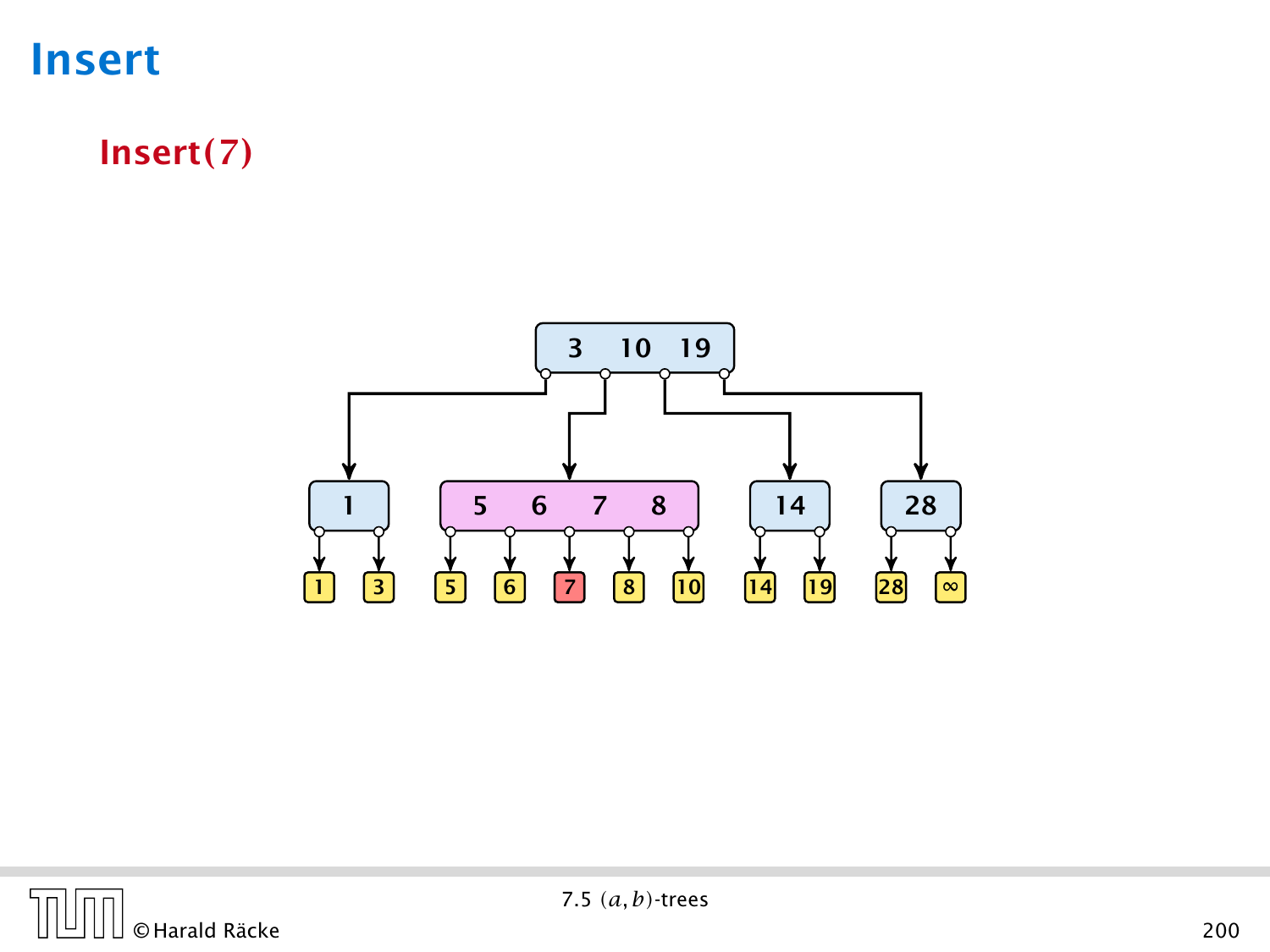

Insert*(*7*)*



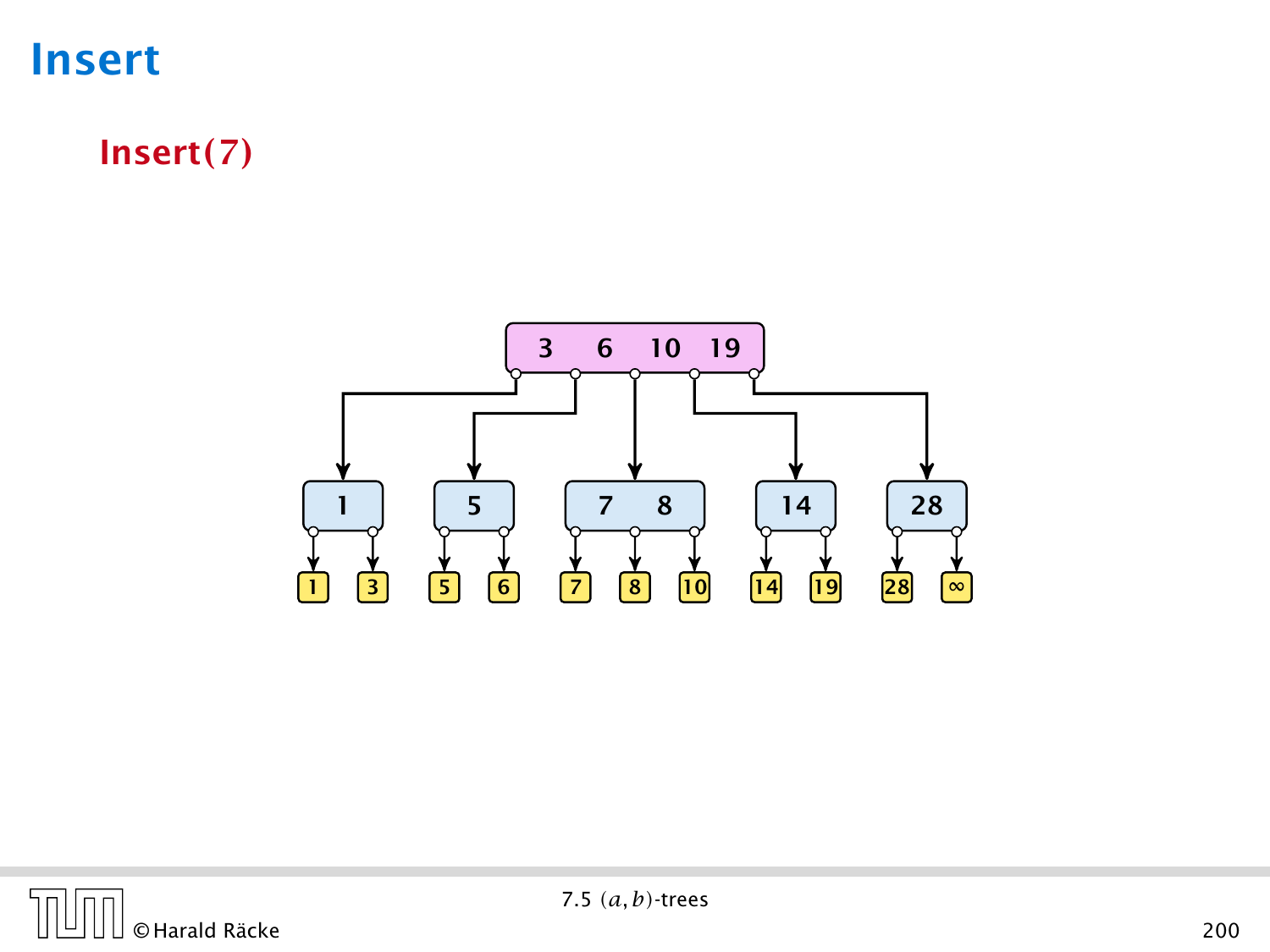Insert*(*7*)*



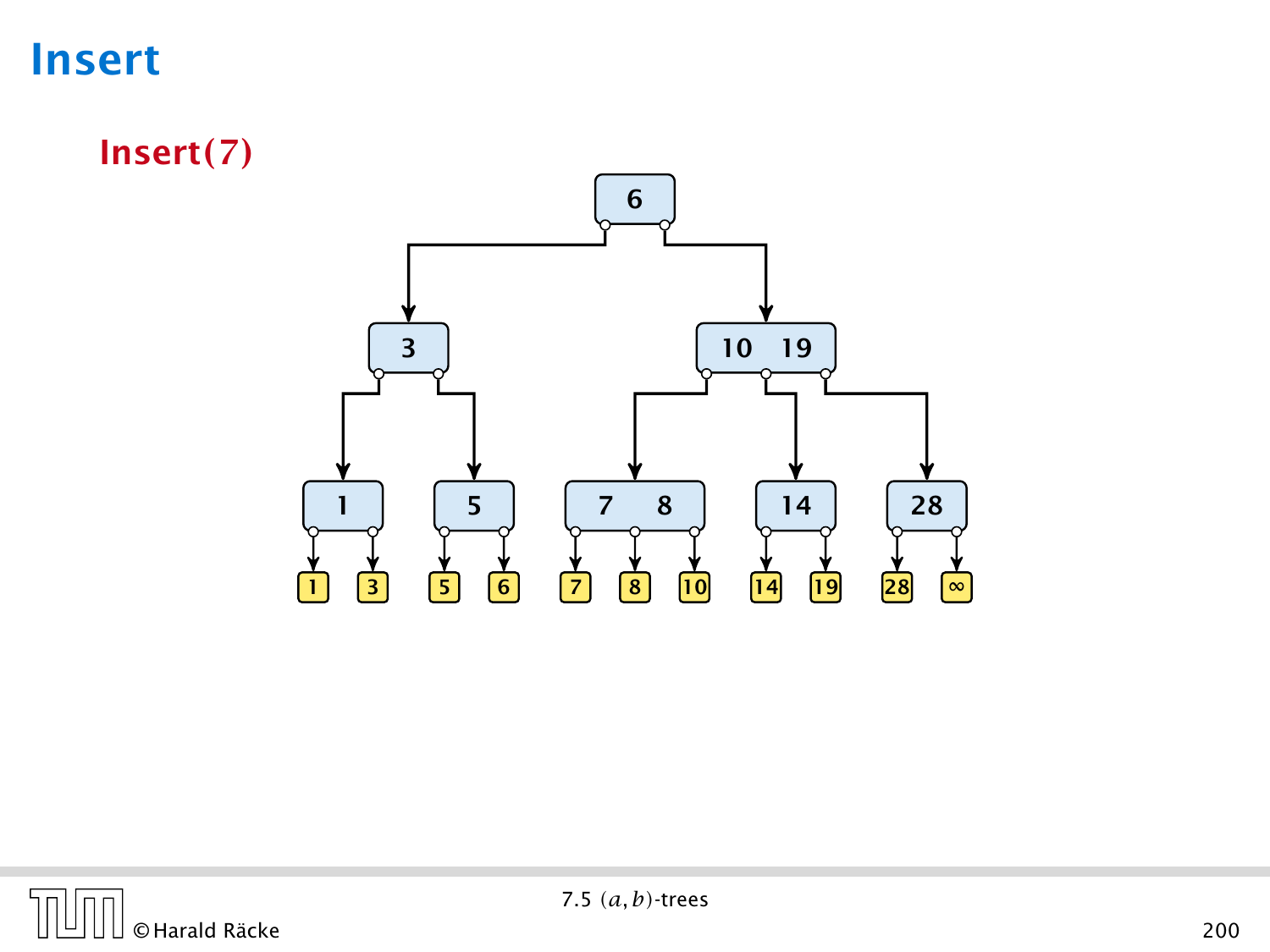### Delete

Delete element  $x$  (pointer to leaf vertex):

- $\blacktriangleright$  Let *v* denote the parent of *x*. If key $[x]$  is contained in *v*, remove the key from  $v$ , and delete the leaf vertex.
- $\triangleright$  Otherwise delete the key of the predecessor of x from  $v$ ; delete the leaf vertex; and replace the occurrence of key*[x]* in internal nodes by the predecessor key. (Note that it appears in exactly one internal vertex).
- $\triangleright$  If now the number of keys in *v* is below  $a 1$  perform Rebalance<sup>0</sup> *(v)*.

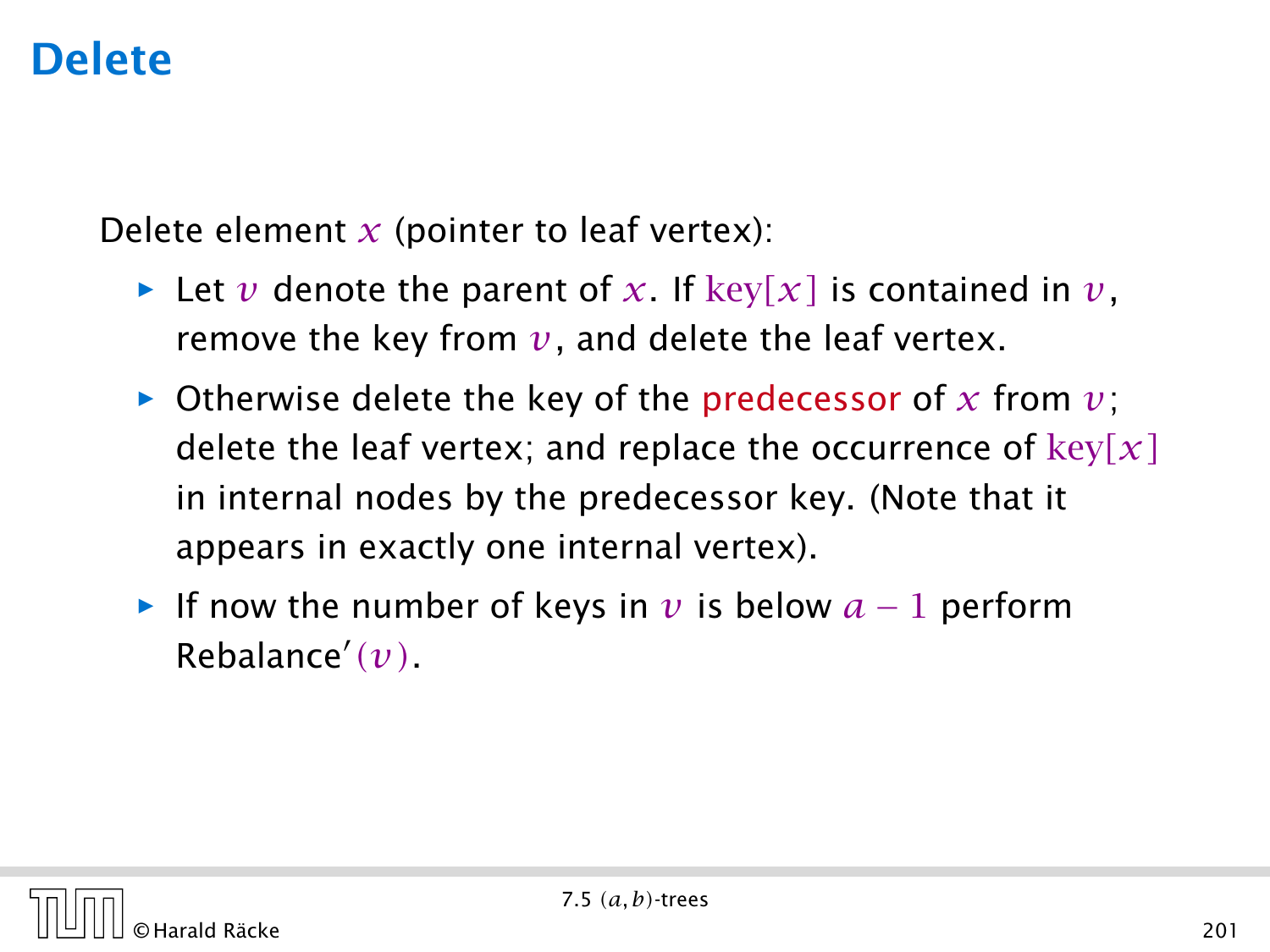# Delete

#### Rebalance<sup>0</sup> *(v)*:

- **F** If there is a neighbour of  $v$  that has at least  $a$  keys take over the largest (if right neighbor) or smallest (if left neighbour) and the corresponding sub-tree.
- $\blacktriangleright$  If not: merge  $\nu$  with one of its neighbours.
- *►* The merged node contains at most  $(a-2) + (a-1) + 1$ keys, and has therefore at most  $2a - 1 \leq b$  successors.
- ▶ Then rebalance the parent.
- During this process the root may become empty. In this case the root is deleted and the height of the tree decreases.

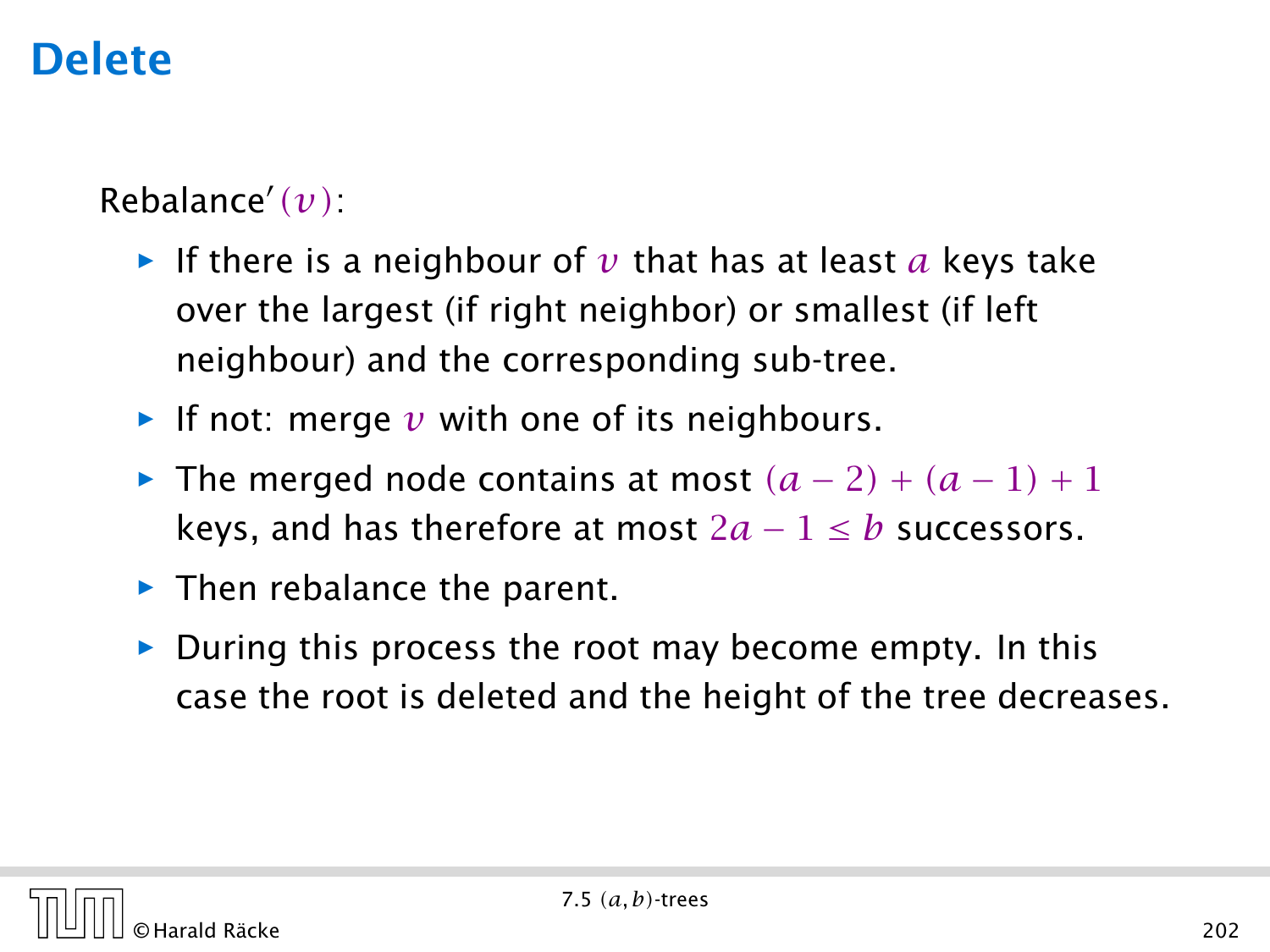#### **Delete**

Animation for deleting in an *(a, b)*-tree is only available in the lecture version of the slides.

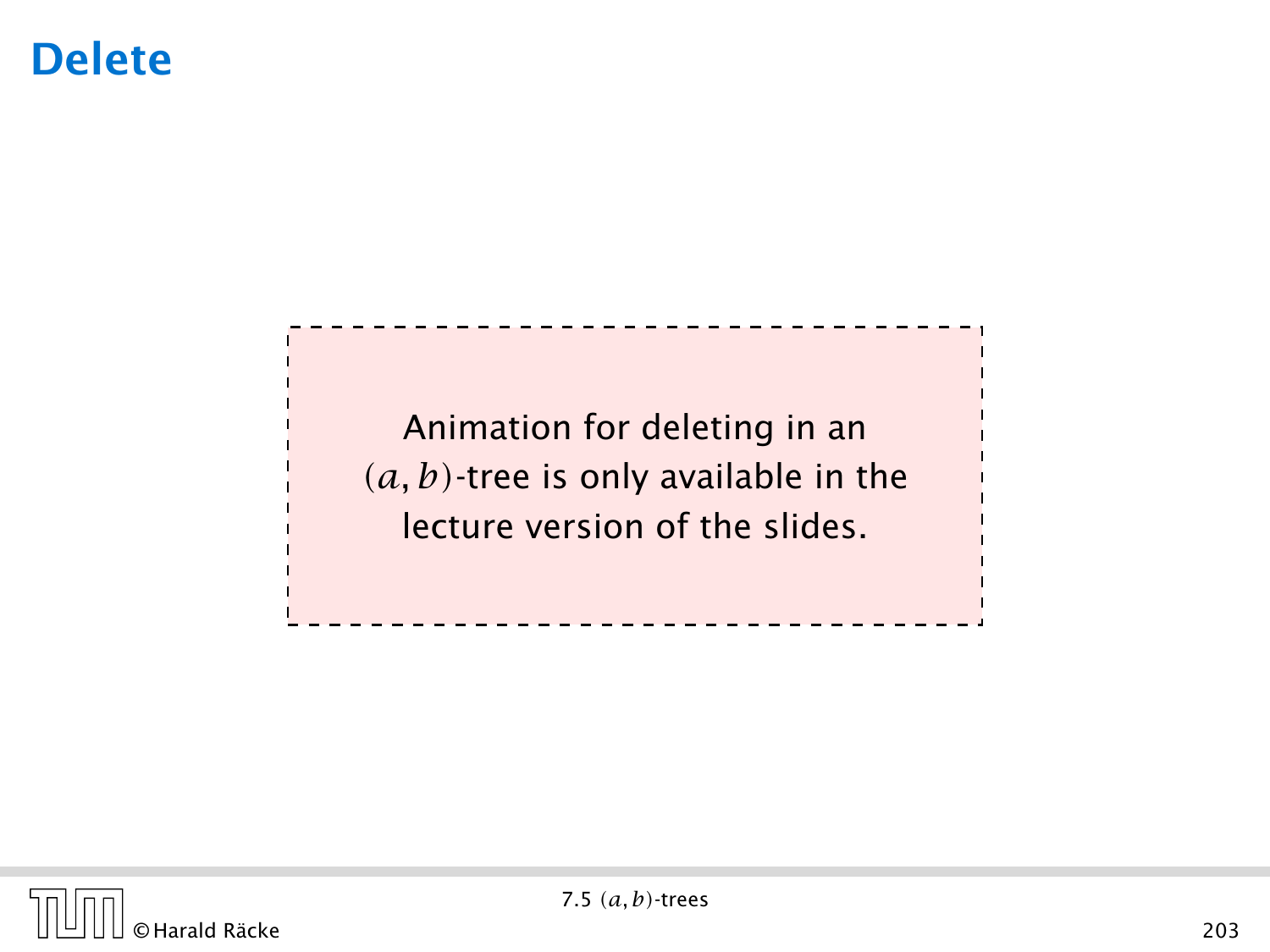There is a close relation between red-black trees and *(*2*,* 4*)*-trees:



First make it into an internal search tree by moving the satellite-data from the leaves to internal nodes. Add dummy leaves.

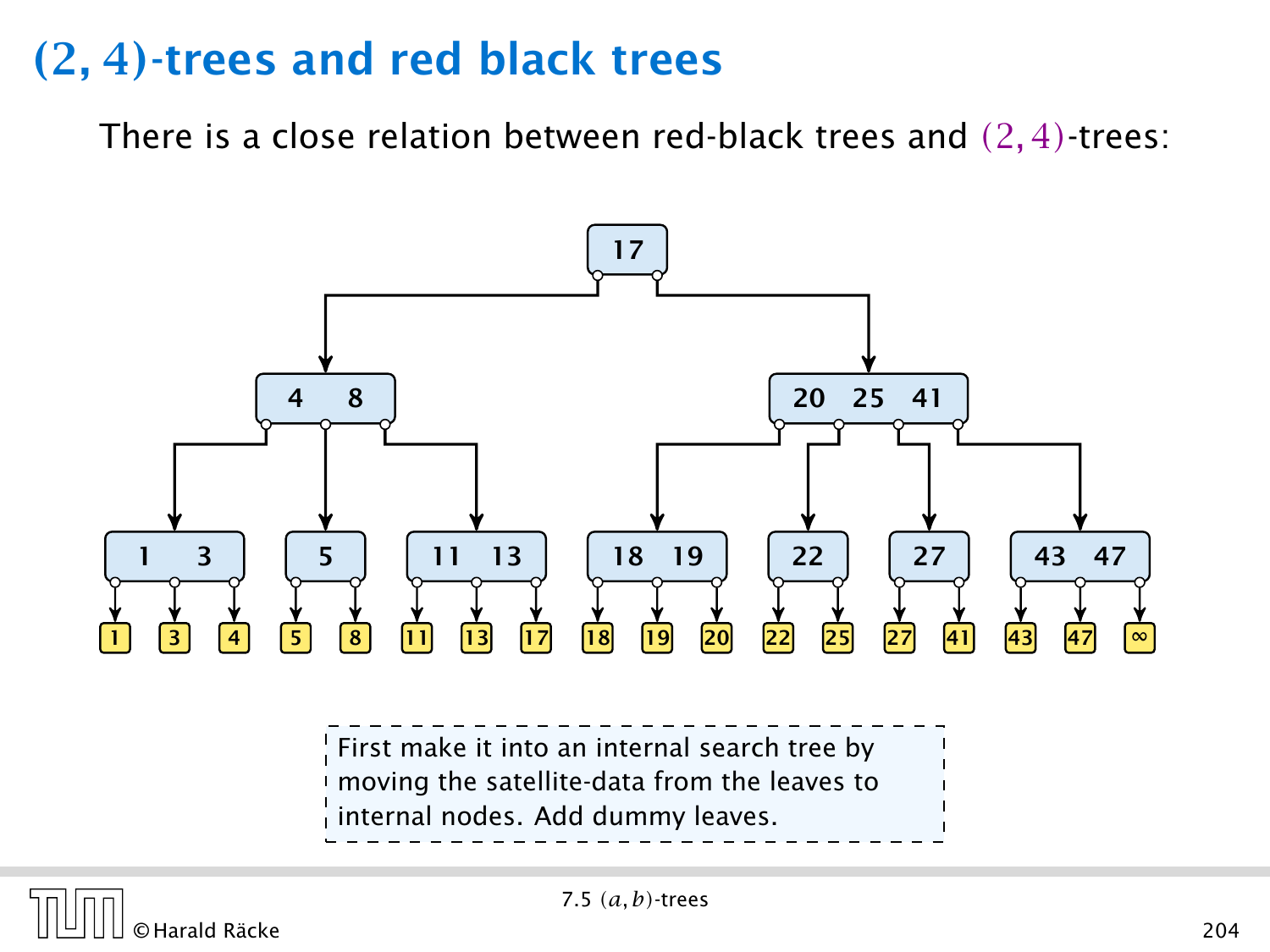There is a close relation between red-black trees and *(*2*,* 4*)*-trees:



 $\frac{1}{2}$  Then, color one key in each internal node  $\nu$  $\frac{1}{4}$  black. If  $v$  contains 3 keys you need to select the middle key otherwise choose a black key arbitrarily. The other keys are colored red.

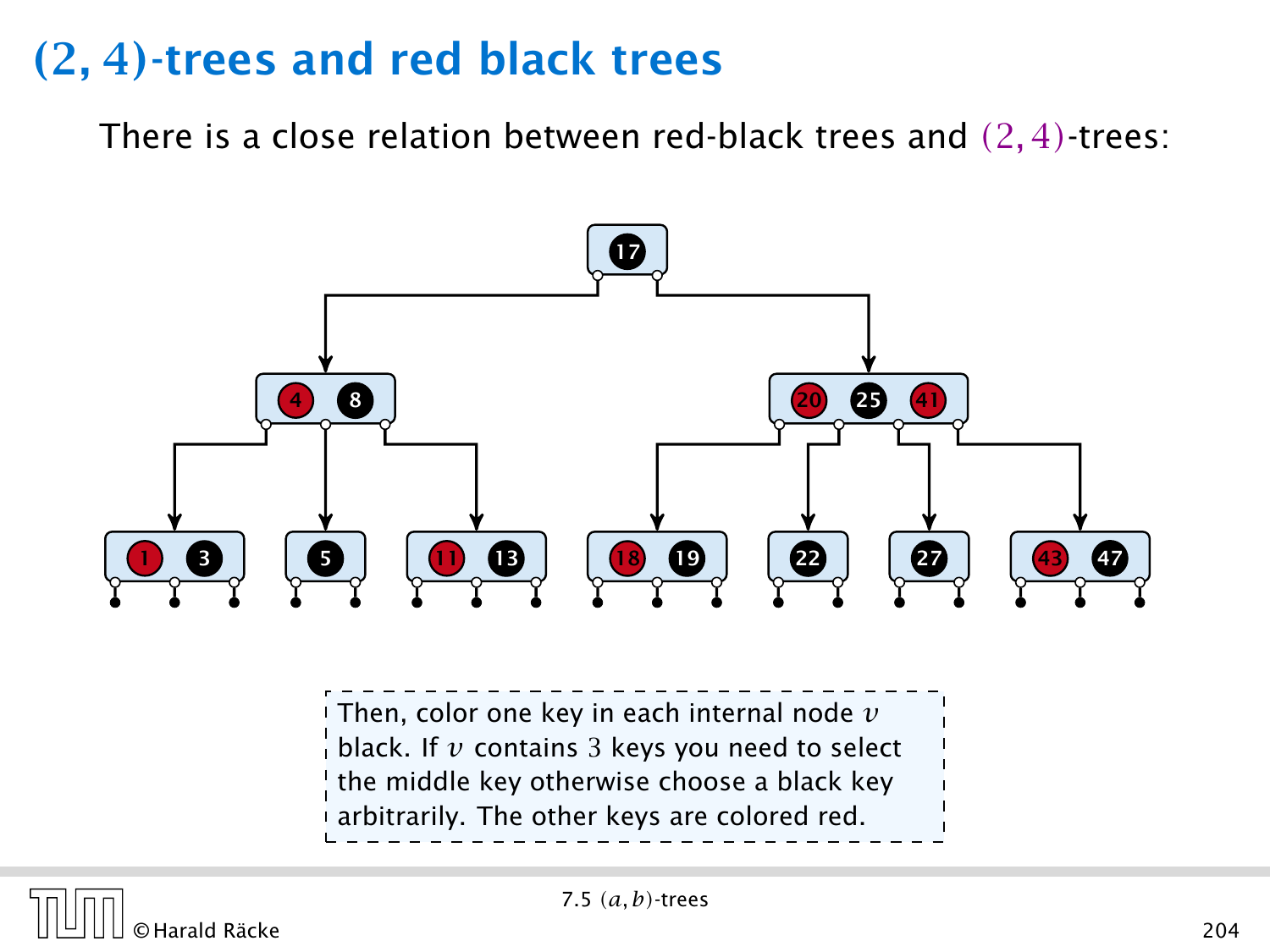There is a close relation between red-black trees and *(*2*,* 4*)*-trees:



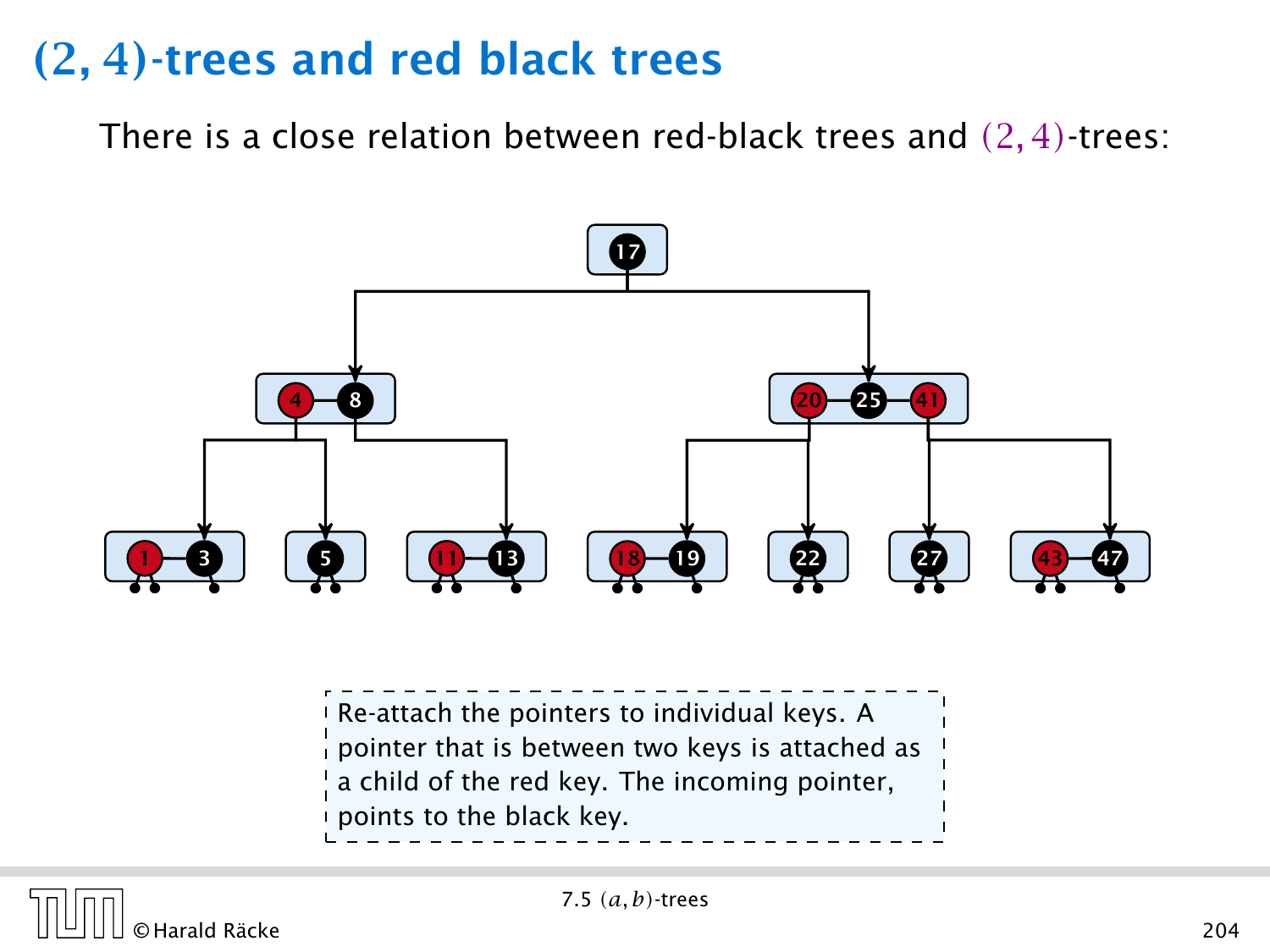There is a close relation between red-black trees and *(*2*,* 4*)*-trees:



Note that this correspondence is not unique. In particular, there are different red-black trees that correspond to the same *(*2*,* 4*)*-tree.